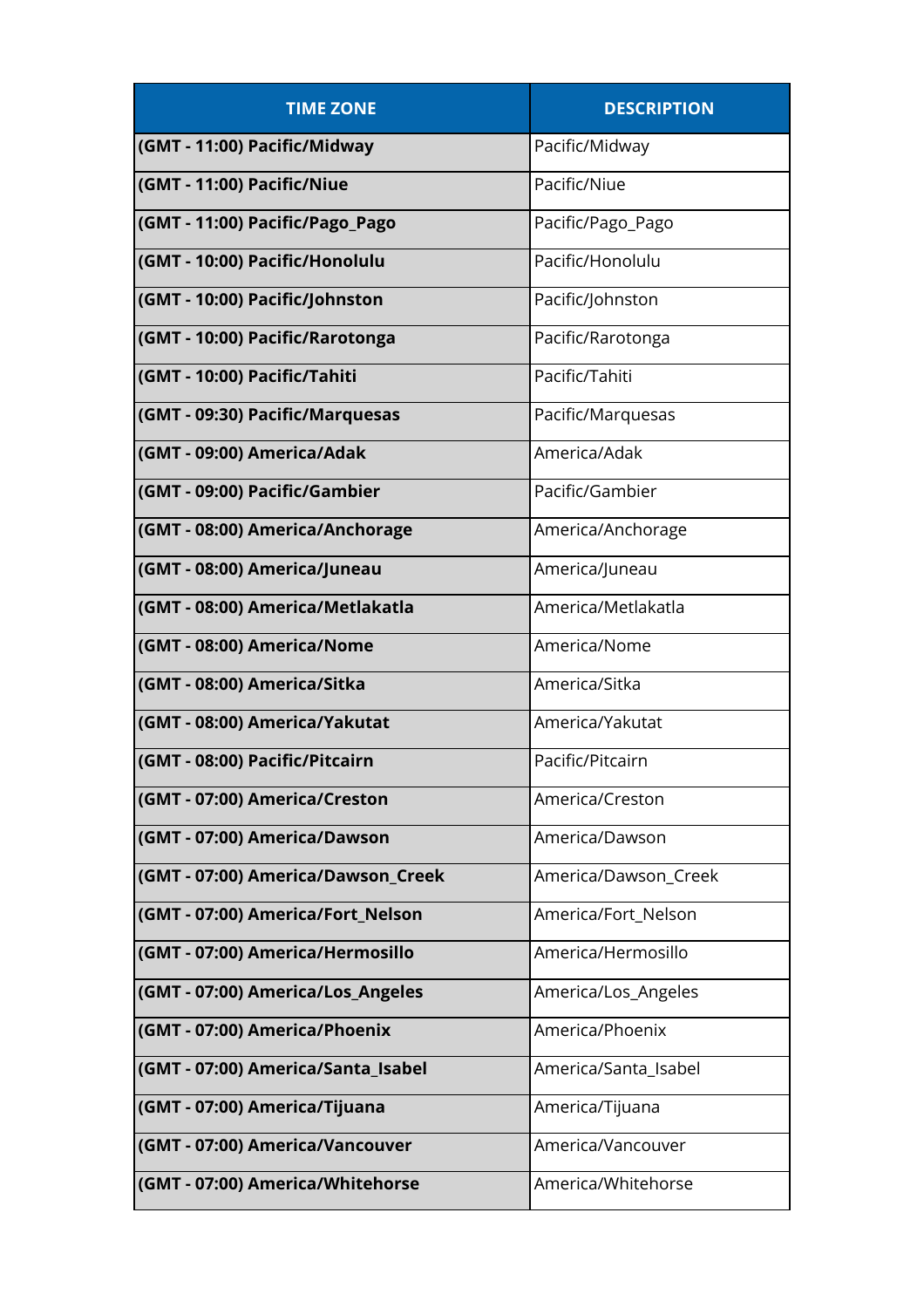| (GMT - 06:00) America/Belize            | America/Belize            |
|-----------------------------------------|---------------------------|
| (GMT - 06:00) America/Boise             | America/Boise             |
| (GMT - 06:00) America/Cambridge_Bay     | America/Cambridge_Bay     |
| (GMT - 06:00) America/Chihuahua         | America/Chihuahua         |
| (GMT - 06:00) America/Costa_Rica        | America/Costa_Rica        |
| (GMT - 06:00) America/Denver            | America/Denver            |
| (GMT - 06:00) America/Edmonton          | America/Edmonton          |
| (GMT - 06:00) America/El_Salvador       | America/El_Salvador       |
| (GMT - 06:00) America/Guatemala         | America/Guatemala         |
| (GMT - 06:00) America/Inuvik            | America/Inuvik            |
| (GMT - 06:00) America/Managua           | America/Managua           |
| (GMT - 06:00) America/Mazatlan          | America/Mazatlan          |
| (GMT - 06:00) America/Ojinaga           | America/Ojinaga           |
| (GMT - 06:00) America/Regina            | America/Regina            |
| (GMT - 06:00) America/Swift_Current     | America/Swift_Current     |
| (GMT - 06:00) America/Tegucigalpa       | America/Tegucigalpa       |
| (GMT - 06:00) America/Yellowknife       | America/Yellowknife       |
| (GMT - 06:00) Pacific/Galapagos         | Pacific/Galapagos         |
| (GMT - 05:00) America/Atikokan          | America/Atikokan          |
| (GMT - 05:00) America/Bahia_Banderas    | America/Bahia_Banderas    |
| (GMT - 05:00) America/Bogota            | America/Bogota            |
| (GMT - 05:00) America/Cancun            | America/Cancun            |
| (GMT - 05:00) America/Chicago           | America/Chicago           |
| (GMT - 05:00) America/Eirunepe          | America/Eirunepe          |
| (GMT - 05:00) America/Guayaquil         | America/Guayaquil         |
| (GMT - 05:00) America/Indiana/Knox      | America/Indiana/Knox      |
| (GMT - 05:00) America/Indiana/Tell_City | America/Indiana/Tell_City |
| (GMT - 05:00) America/Jamaica           | America/Jamaica           |
| (GMT - 05:00) America/Lima              | America/Lima              |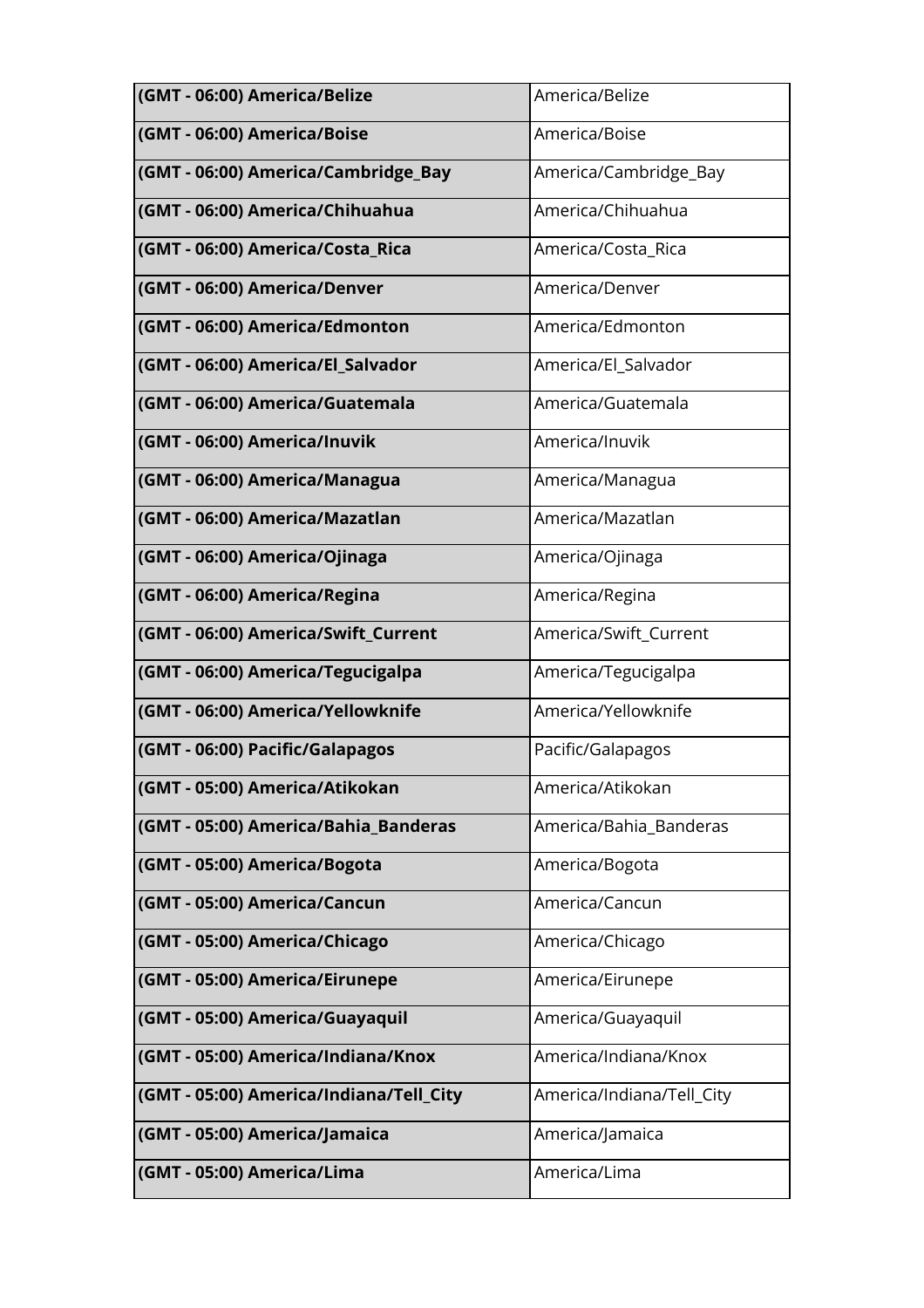| (GMT - 05:00) America/Matamoros                                            | America/Matamoros           |
|----------------------------------------------------------------------------|-----------------------------|
| (GMT - 05:00) America/Menominee                                            | America/Menominee           |
| (GMT - 05:00) America/Merida                                               | America/Merida              |
| (GMT - 05:00) America/Mexico_City                                          | America/Mexico_City         |
| (GMT - 05:00) America/Monterrey                                            | America/Monterrey           |
| (GMT - 05:00) America/North_Dakota/Beulah                                  | America/North_Dakota/Beulah |
| (GMT - 05:00) America/North_Dakota/Center                                  | America/North_Dakota/Center |
| (GMT - 05:00) America/North_Dakota/New_Sale  America/North_Dakota/New_Sale |                             |
| (GMT - 05:00) America/Panama                                               | America/Panama              |
| (GMT - 05:00) America/Rainy_River                                          | America/Rainy_River         |
| (GMT - 05:00) America/Rankin_Inlet                                         | America/Rankin_Inlet        |
| (GMT - 05:00) America/Resolute                                             | America/Resolute            |
| (GMT - 05:00) America/Rio_Branco                                           | America/Rio_Branco          |
| (GMT - 05:00) America/Winnipeg                                             | America/Winnipeg            |
| (GMT - 05:00) Pacific/Easter                                               | Pacific/Easter              |
| (GMT - 04:30) America/Caracas                                              | America/Caracas             |
| (GMT - 04:00) America/Anguilla                                             | America/Anguilla            |
| (GMT - 04:00) America/Antigua                                              | America/Antigua             |
| (GMT - 04:00) America/Aruba                                                | America/Aruba               |
| (GMT - 04:00) America/Asuncion                                             | America/Asuncion            |
| (GMT - 04:00) America/Barbados                                             | America/Barbados            |
| (GMT - 04:00) America/Blanc-Sablon                                         | America/Blanc-Sablon        |
| (GMT - 04:00) America/Boa Vista                                            | America/Boa_Vista           |
| (GMT - 04:00) America/Campo_Grande                                         | America/Campo_Grande        |
| (GMT - 04:00) America/Cayman                                               | America/Cayman              |
| (GMT - 04:00) America/Cuiaba                                               | America/Cuiaba              |
| (GMT - 04:00) America/Curacao                                              | America/Curacao             |
| (GMT - 04:00) America/Detroit                                              | America/Detroit             |
| (GMT - 04:00) America/Dominica                                             | America/Dominica            |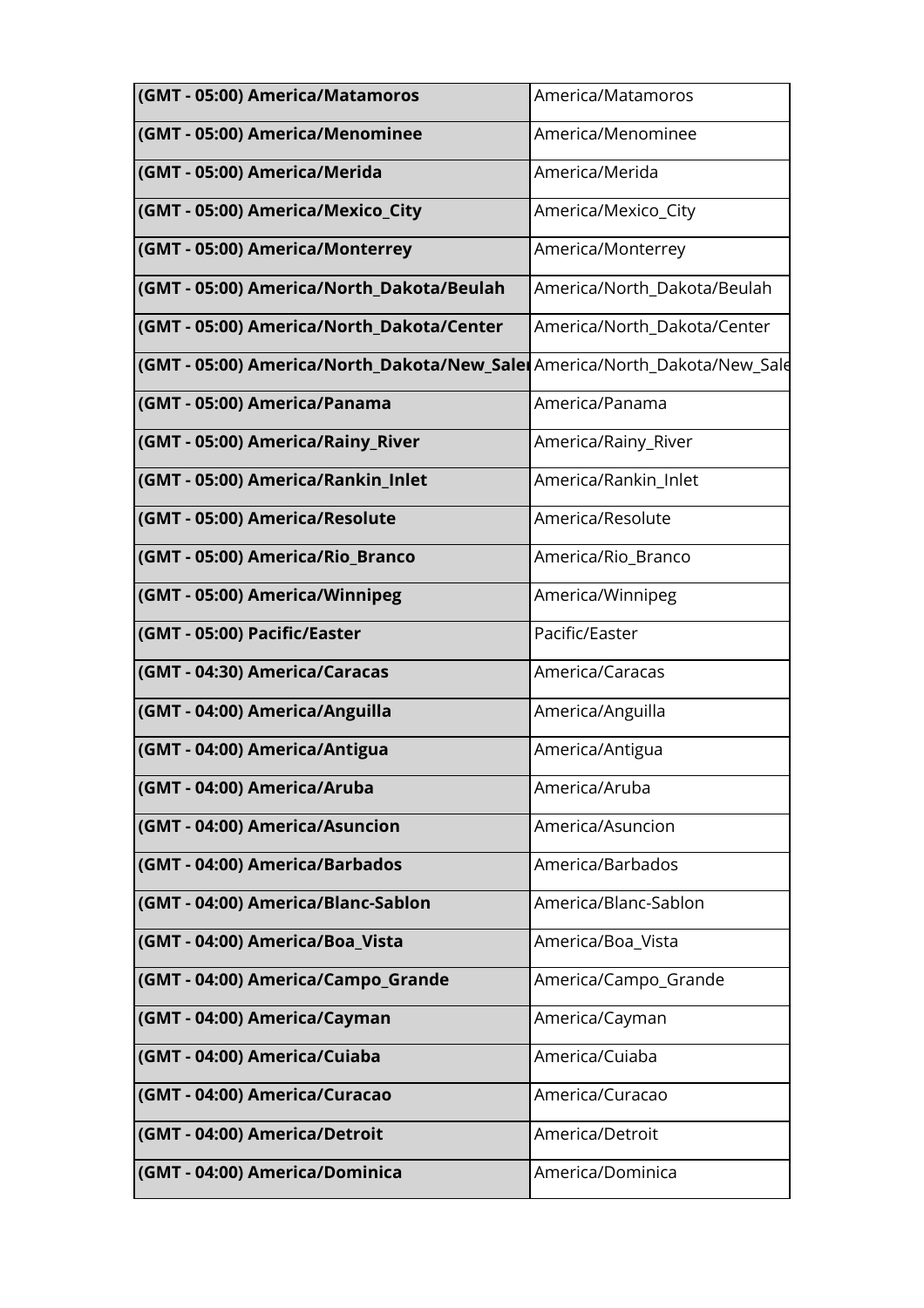| (GMT - 04:00) America/Grand_Turk           | America/Grand_Turk           |
|--------------------------------------------|------------------------------|
| (GMT - 04:00) America/Grenada              | America/Grenada              |
| (GMT - 04:00) America/Guadeloupe           | America/Guadeloupe           |
| (GMT - 04:00) America/Guyana               | America/Guyana               |
| (GMT - 04:00) America/Havana               | America/Havana               |
| (GMT - 04:00) America/Indiana/Indianapolis | America/Indiana/Indianapolis |
| (GMT - 04:00) America/Indiana/Marengo      | America/Indiana/Marengo      |
| (GMT - 04:00) America/Indiana/Petersburg   | America/Indiana/Petersburg   |
| (GMT - 04:00) America/Indiana/Vevay        | America/Indiana/Vevay        |
| (GMT - 04:00) America/Indiana/Vincennes    | America/Indiana/Vincennes    |
| (GMT - 04:00) America/Indiana/Winamac      | America/Indiana/Winamac      |
| (GMT - 04:00) America/Iqaluit              | America/Iqaluit              |
| (GMT - 04:00) America/Kentucky/Louisville  | America/Kentucky/Louisville  |
| (GMT - 04:00) America/Kentucky/Monticello  | America/Kentucky/Monticello  |
| (GMT - 04:00) America/Kralendijk           | America/Kralendijk           |
| (GMT - 04:00) America/La_Paz               | America/La_Paz               |
| (GMT - 04:00) America/Lower_Princes        | America/Lower_Princes        |
| (GMT - 04:00) America/Manaus               | America/Manaus               |
| (GMT - 04:00) America/Marigot              | America/Marigot              |
| (GMT - 04:00) America/Martinique           | America/Martinique           |
| (GMT - 04:00) America/Montserrat           | America/Montserrat           |
| (GMT - 04:00) America/Nassau               | America/Nassau               |
| (GMT - 04:00) America/New_York             | America/New_York             |
| (GMT - 04:00) America/Nipigon              | America/Nipigon              |
| (GMT - 04:00) America/Pangnirtung          | America/Pangnirtung          |
| (GMT - 04:00) America/Port-au-Prince       | America/Port-au-Prince       |
| (GMT - 04:00) America/Port_of_Spain        | America/Port_of_Spain        |
| (GMT - 04:00) America/Porto_Velho          | America/Porto_Velho          |
| (GMT - 04:00) America/Puerto_Rico          | America/Puerto_Rico          |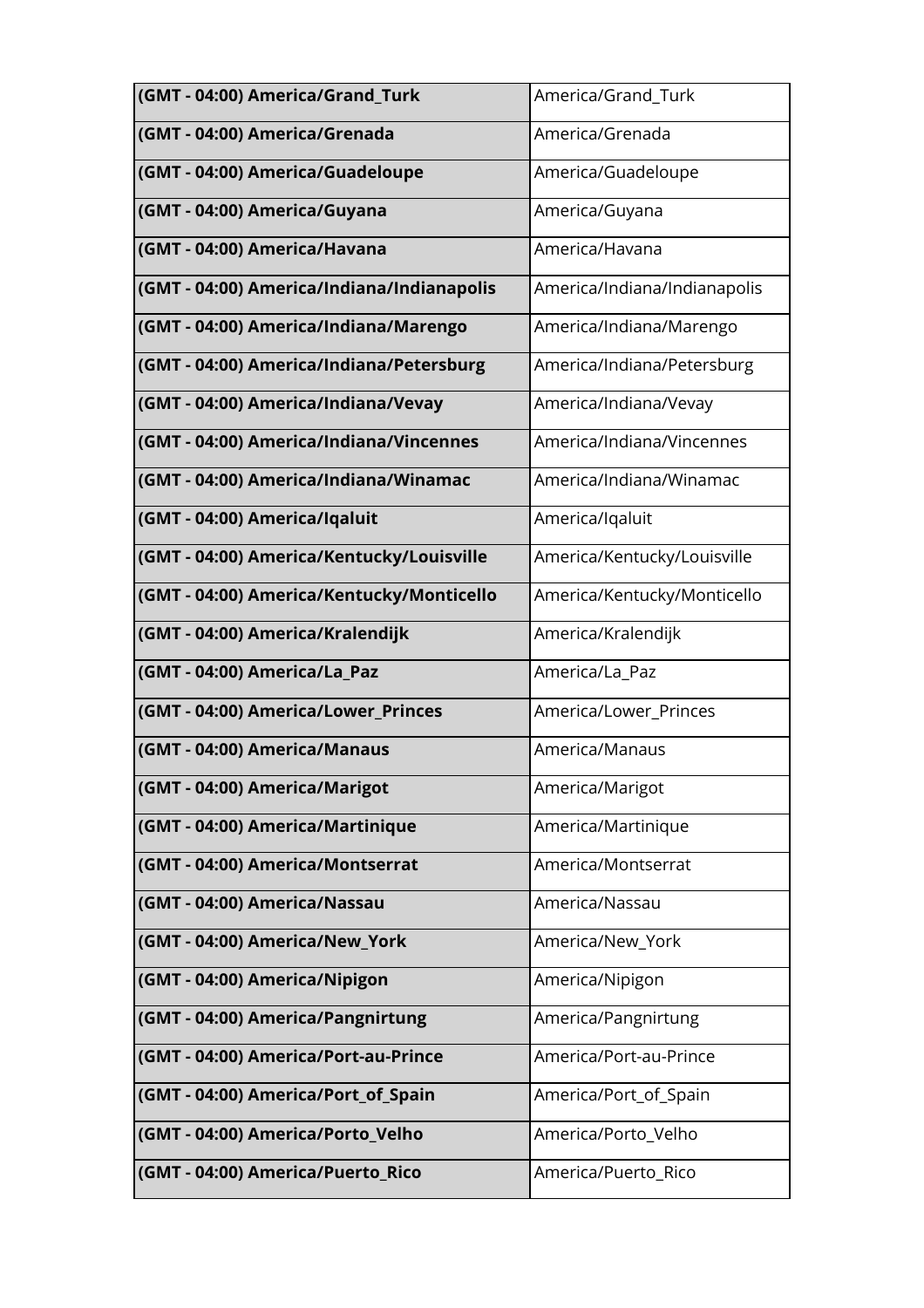| (GMT - 04:00) America/Santo_Domingo          | America/Santo_Domingo          |
|----------------------------------------------|--------------------------------|
| (GMT - 04:00) America/St_Barthelemy          | America/St_Barthelemy          |
| (GMT - 04:00) America/St_Kitts               | America/St_Kitts               |
| (GMT - 04:00) America/St_Lucia               | America/St_Lucia               |
| (GMT - 04:00) America/St_Thomas              | America/St Thomas              |
| (GMT - 04:00) America/St_Vincent             | America/St_Vincent             |
| (GMT - 04:00) America/Thunder_Bay            | America/Thunder_Bay            |
| (GMT - 04:00) America/Toronto                | America/Toronto                |
| (GMT - 04:00) America/Tortola                | America/Tortola                |
| (GMT - 03:00) America/Araguaina              | America/Araguaina              |
| (GMT - 03:00) America/Argentina/Buenos_Aires | America/Argentina/Buenos_Aires |
| (GMT - 03:00) America/Argentina/Catamarca    | America/Argentina/Catamarca    |
| (GMT - 03:00) America/Argentina/Cordoba      | America/Argentina/Cordoba      |
| (GMT - 03:00) America/Argentina/Jujuy        | America/Argentina/Jujuy        |
| (GMT - 03:00) America/Argentina/La_Rioja     | America/Argentina/La_Rioja     |
| (GMT - 03:00) America/Argentina/Mendoza      | America/Argentina/Mendoza      |
| (GMT - 03:00) America/Argentina/Rio_Gallegos | America/Argentina/Rio_Gallegos |
| (GMT - 03:00) America/Argentina/Salta        | America/Argentina/Salta        |
| (GMT - 03:00) America/Argentina/San_Juan     | America/Argentina/San_Juan     |
| (GMT - 03:00) America/Argentina/San_Luis     | America/Argentina/San_Luis     |
| (GMT - 03:00) America/Argentina/Tucuman      | America/Argentina/Tucuman      |
| (GMT - 03:00) America/Argentina/Ushuaia      | America/Argentina/Ushuaia      |
| (GMT - 03:00) America/Bahia                  | America/Bahia                  |
| (GMT - 03:00) America/Belem                  | America/Belem                  |
| (GMT - 03:00) America/Cayenne                | America/Cayenne                |
| (GMT - 03:00) America/Fortaleza              | America/Fortaleza              |
| (GMT - 03:00) America/Glace_Bay              | America/Glace_Bay              |
| (GMT - 03:00) America/Goose_Bay              | America/Goose_Bay              |
| (GMT - 03:00) America/Halifax                | America/Halifax                |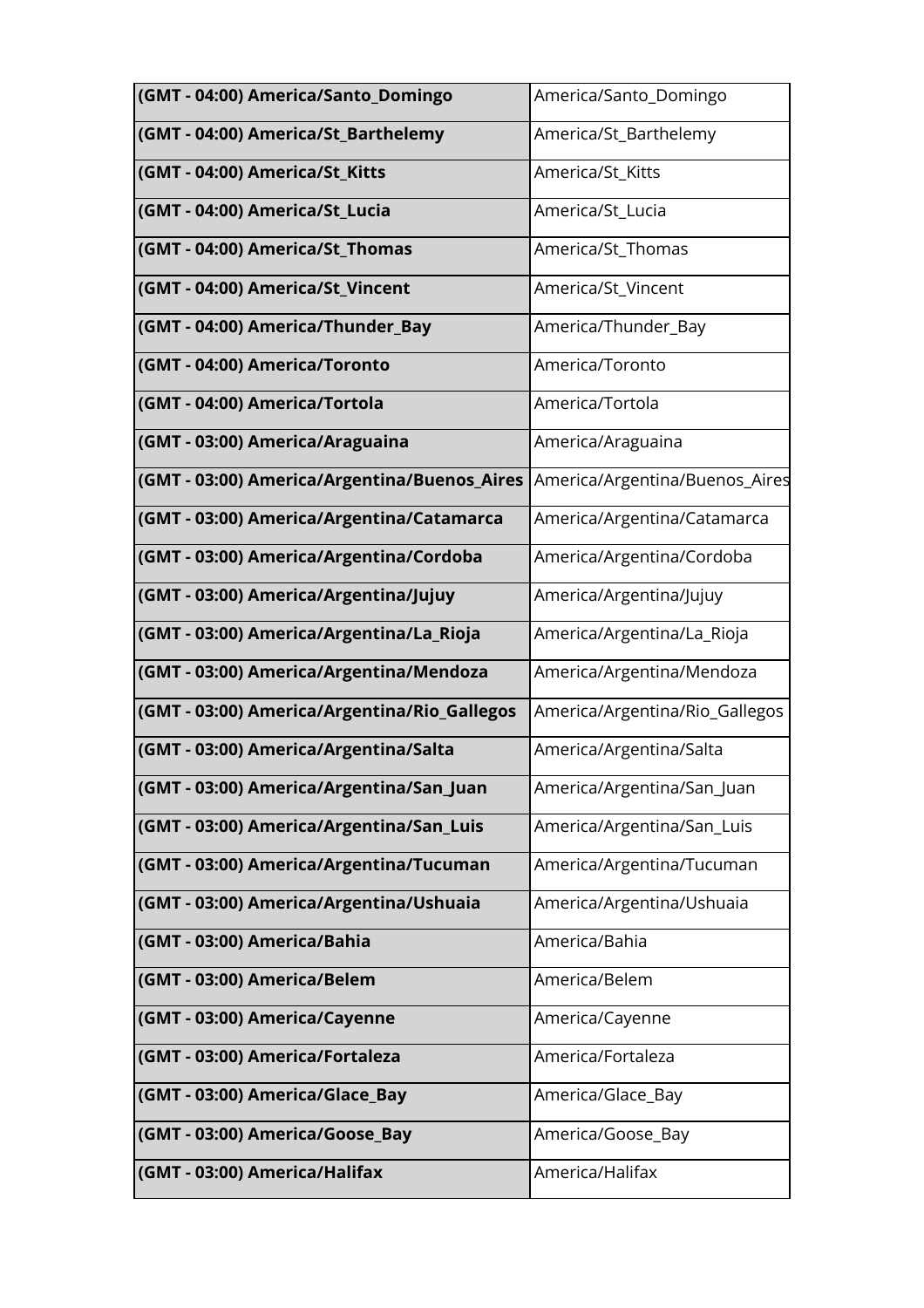| (GMT - 03:00) America/Maceio         | America/Maceio         |
|--------------------------------------|------------------------|
| (GMT - 03:00) America/Moncton        | America/Moncton        |
| (GMT - 03:00) America/Montevideo     | America/Montevideo     |
| (GMT - 03:00) America/Paramaribo     | America/Paramaribo     |
| (GMT - 03:00) America/Recife         | America/Recife         |
| (GMT - 03:00) America/Santarem       | America/Santarem       |
| (GMT - 03:00) America/Santiago       | America/Santiago       |
| (GMT - 03:00) America/Sao_Paulo      | America/Sao_Paulo      |
| (GMT - 03:00) America/Thule          | America/Thule          |
| (GMT - 03:00) Antarctica/Palmer      | Antarctica/Palmer      |
| (GMT - 03:00) Antarctica/Rothera     | Antarctica/Rothera     |
| (GMT - 03:00) Atlantic/Bermuda       | Atlantic/Bermuda       |
| (GMT - 03:00) Atlantic/Stanley       | Atlantic/Stanley       |
| (GMT - 02:30) America/St_Johns       | America/St_Johns       |
| (GMT - 02:00) America/Godthab        | America/Godthab        |
| (GMT - 02:00) America/Miquelon       | America/Miquelon       |
| (GMT - 02:00) America/Noronha        | America/Noronha        |
| (GMT - 02:00) Atlantic/South_Georgia | Atlantic/South_Georgia |
| (GMT - 01:00) Atlantic/Cape_Verde    | Atlantic/Cape_Verde    |
| (GMT - 00:00) Africa/Abidjan         | Africa/Abidjan         |
| (GMT - 00:00) Africa/Accra           | Africa/Accra           |
| (GMT - 00:00) Africa/Bamako          | Africa/Bamako          |
| (GMT - 00:00) Africa/Banjul          | Africa/Banjul          |
| (GMT - 00:00) Africa/Bissau          | Africa/Bissau          |
| (GMT - 00:00) Africa/Conakry         | Africa/Conakry         |
| (GMT - 00:00) Africa/Dakar           | Africa/Dakar           |
| (GMT - 00:00) Africa/Freetown        | Africa/Freetown        |
| (GMT - 00:00) Africa/Lome            | Africa/Lome            |
| (GMT - 00:00) Africa/Monrovia        | Africa/Monrovia        |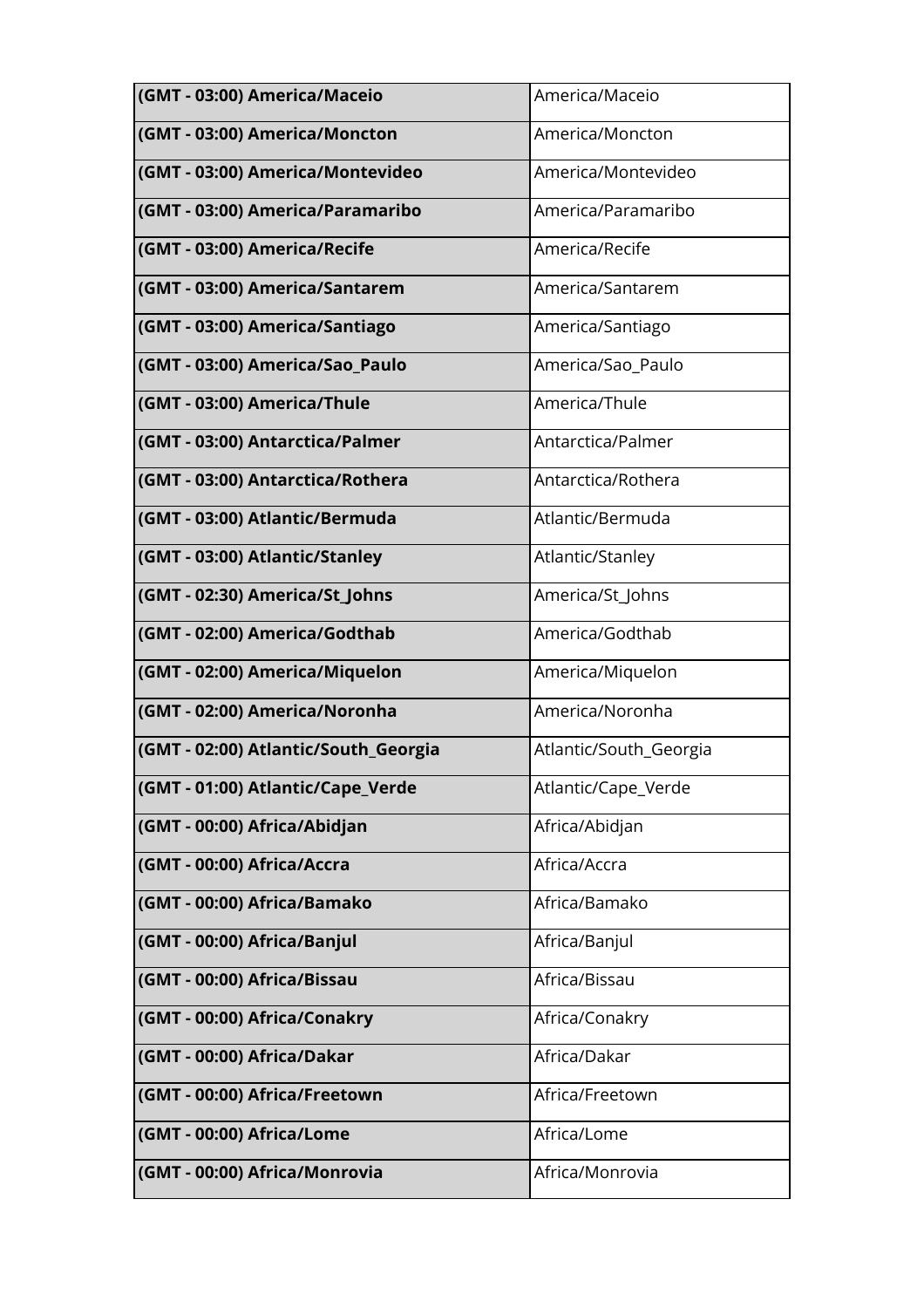| (GMT - 00:00) Africa/Nouakchott    | Africa/Nouakchott    |
|------------------------------------|----------------------|
| (GMT - 00:00) Africa/Ouagadougou   | Africa/Ouagadougou   |
| (GMT - 00:00) Africa/Sao_Tome      | Africa/Sao_Tome      |
| (GMT - 00:00) America/Danmarkshavn | America/Danmarkshavn |
| (GMT - 00:00) America/Scoresbysund | America/Scoresbysund |
| (GMT - 00:00) Atlantic/Azores      | Atlantic/Azores      |
| (GMT - 00:00) Atlantic/Reykjavik   | Atlantic/Reykjavik   |
| (GMT - 00:00) Atlantic/St_Helena   | Atlantic/St_Helena   |
| (GMT - 00:00) UTC                  | <b>UTC</b>           |
| (GMT + 01:00) Africa/Algiers       | Africa/Algiers       |
| (GMT + 01:00) Africa/Bangui        | Africa/Bangui        |
| (GMT + 01:00) Africa/Brazzaville   | Africa/Brazzaville   |
| (GMT + 01:00) Africa/Casablanca    | Africa/Casablanca    |
| (GMT + 01:00) Africa/Douala        | Africa/Douala        |
| (GMT + 01:00) Africa/El_Aaiun      | Africa/El_Aaiun      |
| (GMT + 01:00) Africa/Kinshasa      | Africa/Kinshasa      |
| (GMT + 01:00) Africa/Lagos         | Africa/Lagos         |
| (GMT + 01:00) Africa/Libreville    | Africa/Libreville    |
| (GMT + 01:00) Africa/Luanda        | Africa/Luanda        |
| (GMT + 01:00) Africa/Malabo        | Africa/Malabo        |
| (GMT + 01:00) Africa/Ndjamena      | Africa/Ndjamena      |
| (GMT + 01:00) Africa/Niamey        | Africa/Niamey        |
| (GMT + 01:00) Africa/Porto-Novo    | Africa/Porto-Novo    |
| (GMT + 01:00) Africa/Tunis         | Africa/Tunis         |
| (GMT + 01:00) Africa/Windhoek      | Africa/Windhoek      |
| (GMT + 01:00) Atlantic/Canary      | Atlantic/Canary      |
| (GMT + 01:00) Atlantic/Faroe       | Atlantic/Faroe       |
| (GMT + 01:00) Atlantic/Madeira     | Atlantic/Madeira     |
| (GMT + 01:00) Europe/Dublin        | Europe/Dublin        |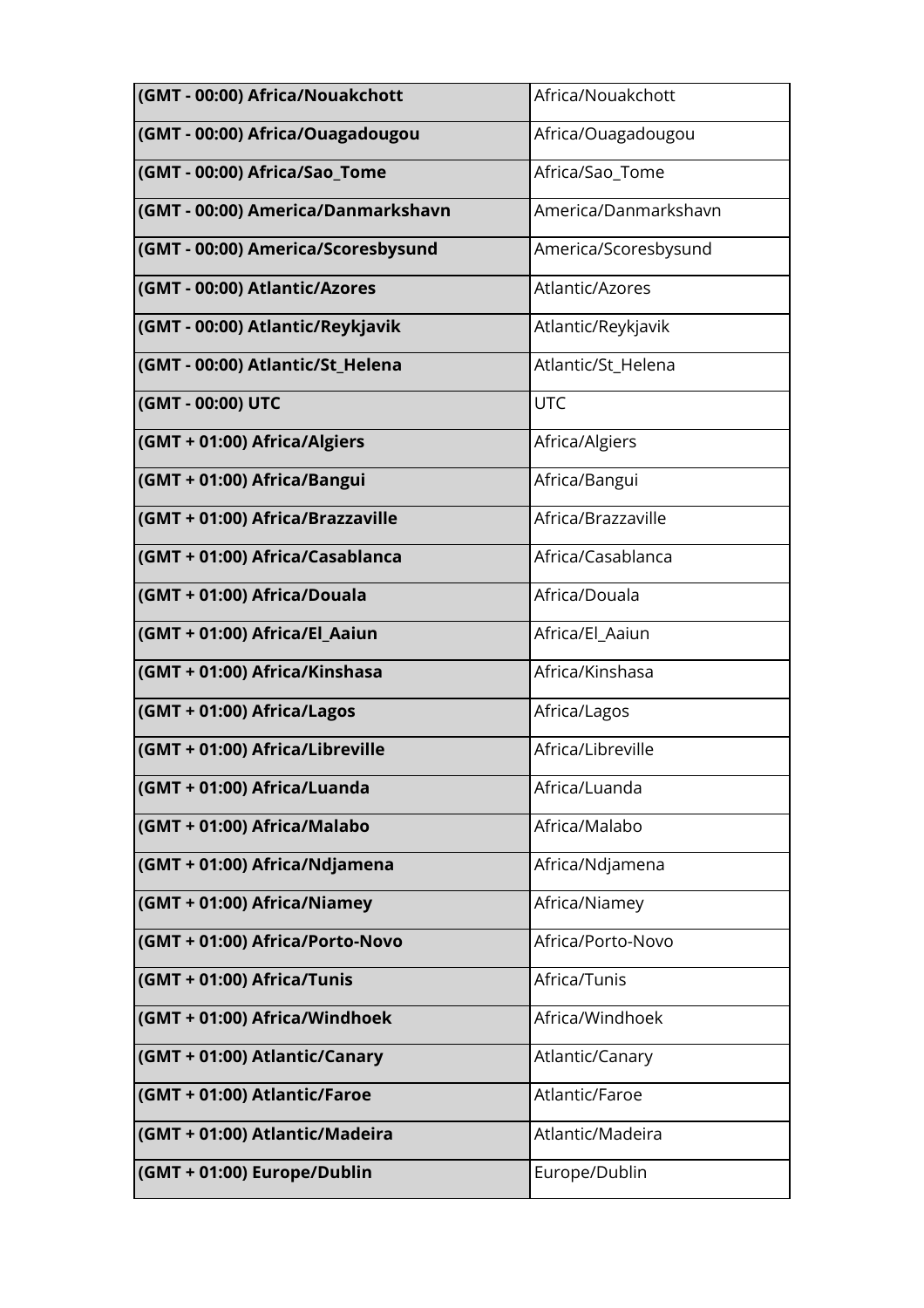| (GMT + 01:00) Europe/Guernsey     | Europe/Guernsey     |
|-----------------------------------|---------------------|
| (GMT + 01:00) Europe/Isle_of_Man  | Europe/Isle_of_Man  |
| (GMT + 01:00) Europe/Jersey       | Europe/Jersey       |
| (GMT + 01:00) Europe/Lisbon       | Europe/Lisbon       |
| (GMT + 01:00) Europe/London       | Europe/London       |
| (GMT + 02:00) Africa/Blantyre     | Africa/Blantyre     |
| (GMT + 02:00) Africa/Bujumbura    | Africa/Bujumbura    |
| (GMT + 02:00) Africa/Cairo        | Africa/Cairo        |
| (GMT + 02:00) Africa/Ceuta        | Africa/Ceuta        |
| (GMT + 02:00) Africa/Gaborone     | Africa/Gaborone     |
| (GMT + 02:00) Africa/Harare       | Africa/Harare       |
| (GMT + 02:00) Africa/Johannesburg | Africa/Johannesburg |
| (GMT + 02:00) Africa/Kigali       | Africa/Kigali       |
| (GMT + 02:00) Africa/Lubumbashi   | Africa/Lubumbashi   |
| (GMT + 02:00) Africa/Lusaka       | Africa/Lusaka       |
| (GMT + 02:00) Africa/Maputo       | Africa/Maputo       |
| (GMT + 02:00) Africa/Maseru       | Africa/Maseru       |
| (GMT + 02:00) Africa/Mbabane      | Africa/Mbabane      |
| (GMT + 02:00) Africa/Tripoli      | Africa/Tripoli      |
| (GMT + 02:00) Antarctica/Troll    | Antarctica/Troll    |
| (GMT + 02:00) Arctic/Longyearbyen | Arctic/Longyearbyen |
| (GMT + 02:00) Europe/Amsterdam    | Europe/Amsterdam    |
| (GMT + 02:00) Europe/Andorra      | Europe/Andorra      |
| (GMT + 02:00) Europe/Belgrade     | Europe/Belgrade     |
| (GMT + 02:00) Europe/Berlin       | Europe/Berlin       |
| (GMT + 02:00) Europe/Bratislava   | Europe/Bratislava   |
| (GMT + 02:00) Europe/Brussels     | Europe/Brussels     |
| (GMT + 02:00) Europe/Budapest     | Europe/Budapest     |
| (GMT + 02:00) Europe/Busingen     | Europe/Busingen     |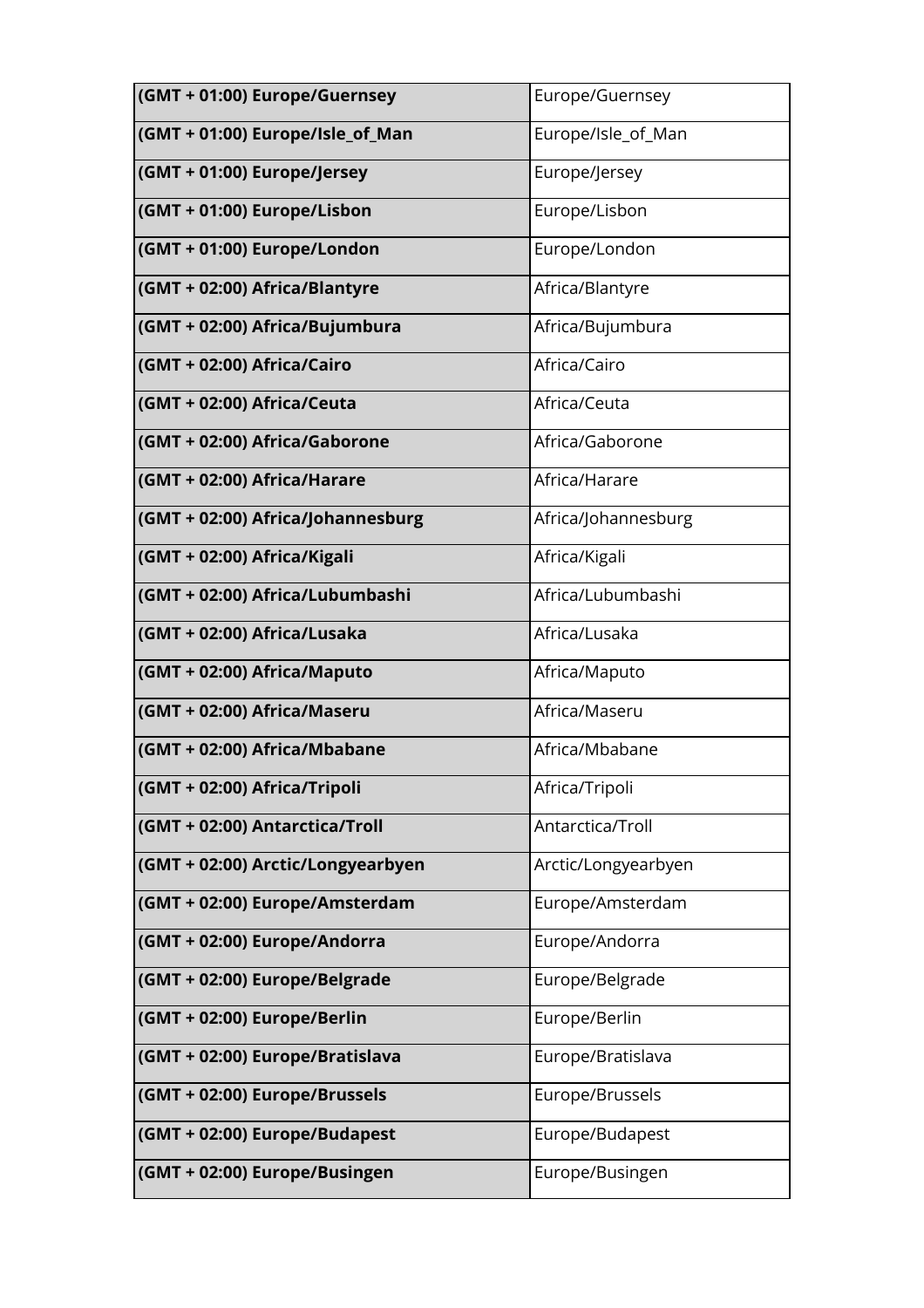| (GMT + 02:00) Europe/Copenhagen    | Europe/Copenhagen    |
|------------------------------------|----------------------|
| (GMT + 02:00) Europe/Gibraltar     | Europe/Gibraltar     |
| (GMT + 02:00) Europe/Kaliningrad   | Europe/Kaliningrad   |
| (GMT + 02:00) Europe/Ljubljana     | Europe/Ljubljana     |
| (GMT + 02:00) Europe/Luxembourg    | Europe/Luxembourg    |
| (GMT + 02:00) Europe/Madrid        | Europe/Madrid        |
| (GMT + 02:00) Europe/Malta         | Europe/Malta         |
| (GMT + 02:00) Europe/Monaco        | Europe/Monaco        |
| (GMT + 02:00) Europe/Oslo          | Europe/Oslo          |
| (GMT + 02:00) Europe/Paris         | Europe/Paris         |
| (GMT + 02:00) Europe/Podgorica     | Europe/Podgorica     |
| (GMT + 02:00) Europe/Prague        | Europe/Prague        |
| (GMT + 02:00) Europe/Rome          | Europe/Rome          |
| (GMT + 02:00) Europe/San_Marino    | Europe/San_Marino    |
| (GMT + 02:00) Europe/Sarajevo      | Europe/Sarajevo      |
| (GMT + 02:00) Europe/Skopje        | Europe/Skopje        |
| (GMT + 02:00) Europe/Stockholm     | Europe/Stockholm     |
| (GMT + 02:00) Europe/Tirane        | Europe/Tirane        |
| (GMT + 02:00) Europe/Vaduz         | Europe/Vaduz         |
| (GMT + 02:00) Europe/Vatican       | Europe/Vatican       |
| (GMT + 02:00) Europe/Vienna        | Europe/Vienna        |
| (GMT + 02:00) Europe/Warsaw        | Europe/Warsaw        |
| (GMT + 02:00) Europe/Zagreb        | Europe/Zagreb        |
| (GMT + 02:00) Europe/Zurich        | Europe/Zurich        |
| (GMT + 03:00) Africa/Addis_Ababa   | Africa/Addis_Ababa   |
| (GMT + 03:00) Africa/Asmara        | Africa/Asmara        |
| (GMT + 03:00) Africa/Dar_es_Salaam | Africa/Dar_es_Salaam |
| (GMT + 03:00) Africa/Djibouti      | Africa/Djibouti      |
| (GMT + 03:00) Africa/Juba          | Africa/Juba          |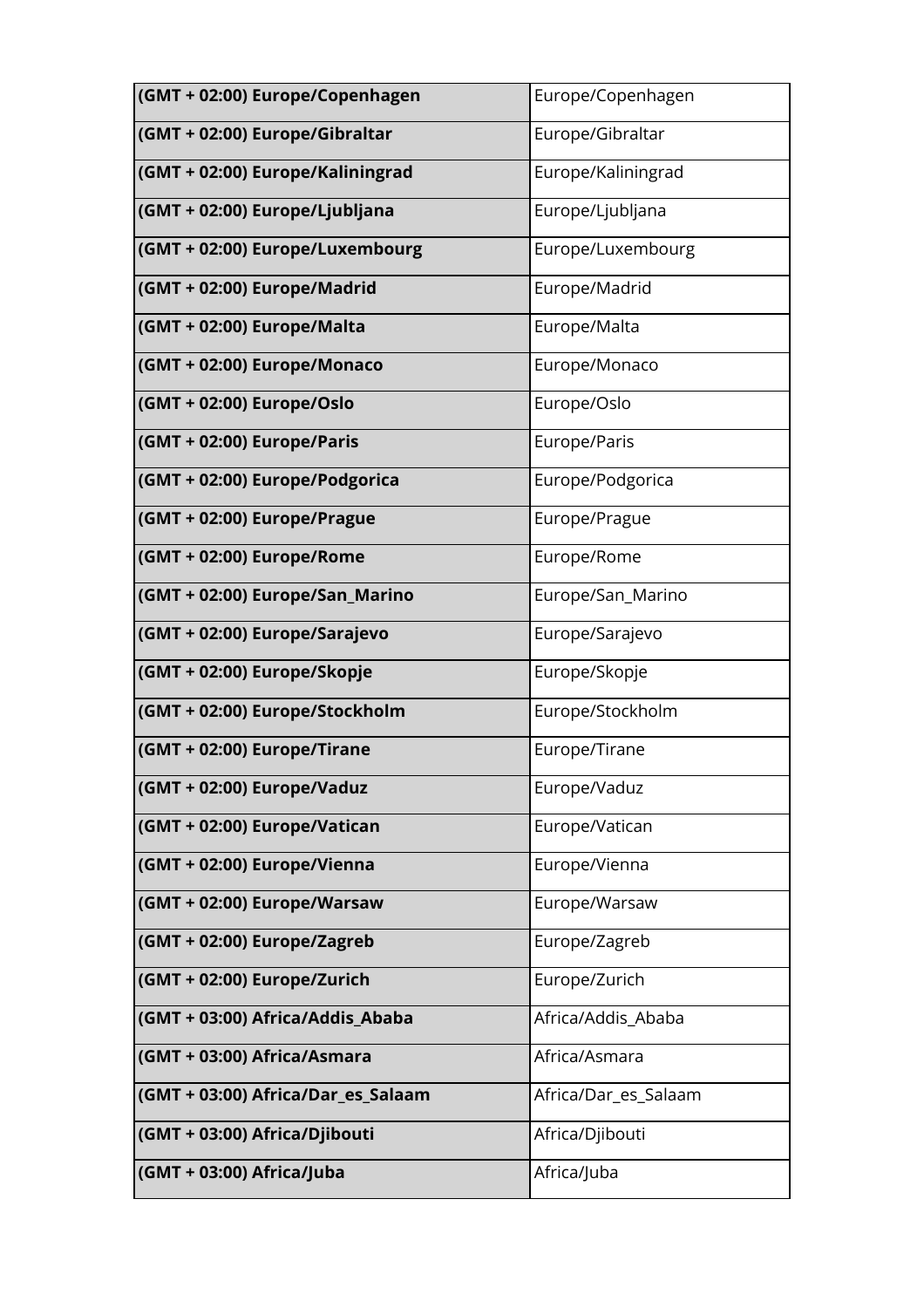| (GMT + 03:00) Africa/Kampala    | Africa/Kampala    |
|---------------------------------|-------------------|
| (GMT + 03:00) Africa/Khartoum   | Africa/Khartoum   |
| (GMT + 03:00) Africa/Mogadishu  | Africa/Mogadishu  |
| (GMT + 03:00) Africa/Nairobi    | Africa/Nairobi    |
| (GMT + 03:00) Antarctica/Syowa  | Antarctica/Syowa  |
| (GMT + 03:00) Asia/Aden         | Asia/Aden         |
| (GMT + 03:00) Asia/Amman        | Asia/Amman        |
| (GMT + 03:00) Asia/Baghdad      | Asia/Baghdad      |
| (GMT + 03:00) Asia/Bahrain      | Asia/Bahrain      |
| (GMT + 03:00) Asia/Beirut       | Asia/Beirut       |
| (GMT + 03:00) Asia/Damascus     | Asia/Damascus     |
| (GMT + 03:00) Asia/Gaza         | Asia/Gaza         |
| (GMT + 03:00) Asia/Hebron       | Asia/Hebron       |
| (GMT + 03:00) Asia/Jerusalem    | Asia/Jerusalem    |
| (GMT + 03:00) Asia/Kuwait       | Asia/Kuwait       |
| (GMT + 03:00) Asia/Nicosia      | Asia/Nicosia      |
| (GMT + 03:00) Asia/Qatar        | Asia/Qatar        |
| (GMT + 03:00) Asia/Riyadh       | Asia/Riyadh       |
| (GMT + 03:00) Europe/Athens     | Europe/Athens     |
| (GMT + 03:00) Europe/Bucharest  | Europe/Bucharest  |
| (GMT + 03:00) Europe/Chisinau   | Europe/Chisinau   |
| (GMT + 03:00) Europe/Helsinki   | Europe/Helsinki   |
| (GMT + 03:00) Europe/Istanbul   | Europe/Istanbul   |
| (GMT + 03:00) Europe/Kiev       | Europe/Kiev       |
| (GMT + 03:00) Europe/Mariehamn  | Europe/Mariehamn  |
| (GMT + 03:00) Europe/Minsk      | Europe/Minsk      |
| (GMT + 03:00) Europe/Moscow     | Europe/Moscow     |
| (GMT + 03:00) Europe/Riga       | Europe/Riga       |
| (GMT + 03:00) Europe/Simferopol | Europe/Simferopol |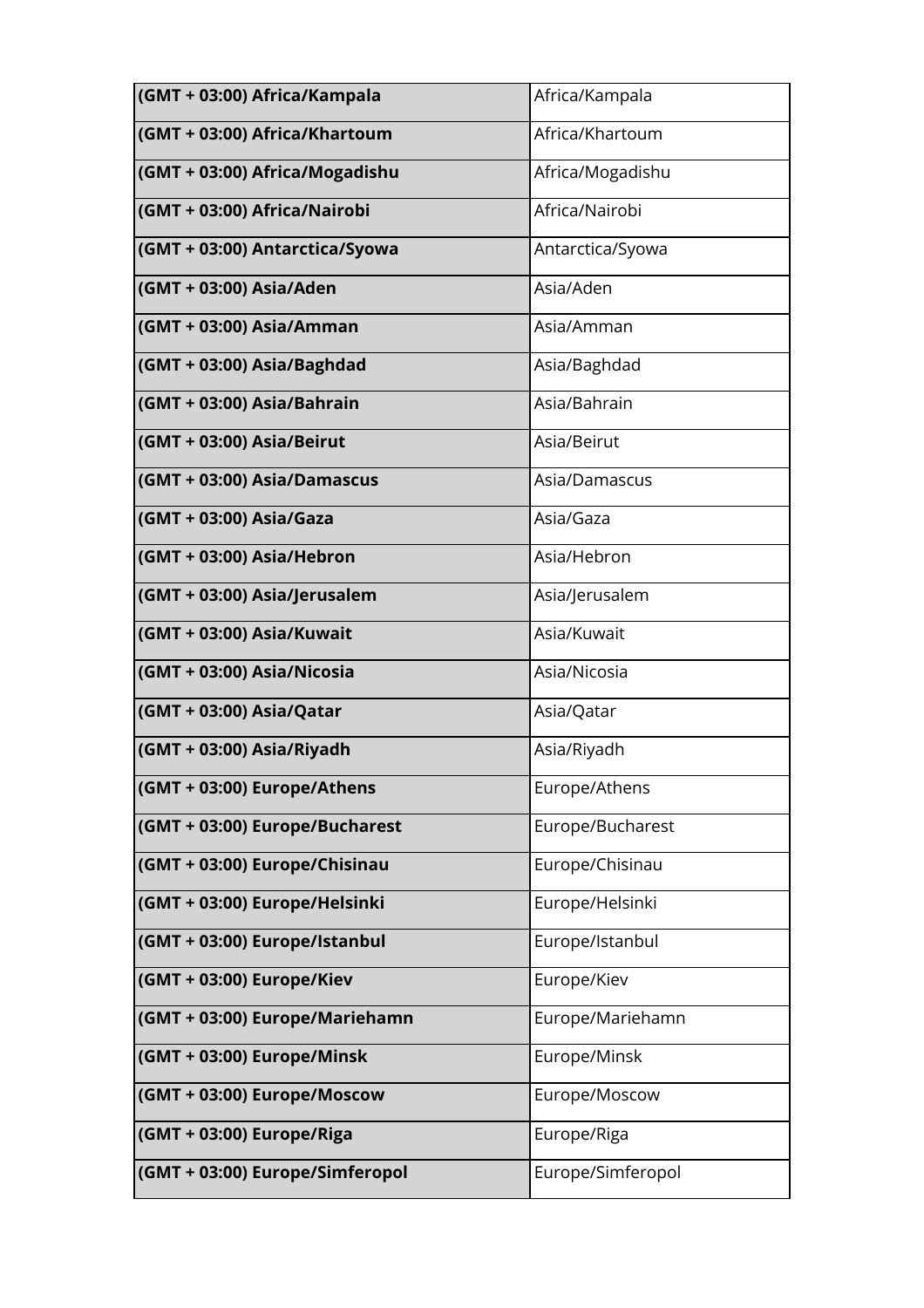| (GMT + 03:00) Europe/Sofia        | Europe/Sofia        |
|-----------------------------------|---------------------|
| (GMT + 03:00) Europe/Tallinn      | Europe/Tallinn      |
| (GMT + 03:00) Europe/Uzhgorod     | Europe/Uzhgorod     |
| (GMT + 03:00) Europe/Vilnius      | Europe/Vilnius      |
| (GMT + 03:00) Europe/Volgograd    | Europe/Volgograd    |
| (GMT + 03:00) Europe/Zaporozhye   | Europe/Zaporozhye   |
| (GMT + 03:00) Indian/Antananarivo | Indian/Antananarivo |
| (GMT + 03:00) Indian/Comoro       | Indian/Comoro       |
| (GMT + 03:00) Indian/Mayotte      | Indian/Mayotte      |
| (GMT + 04:00) Asia/Dubai          | Asia/Dubai          |
| (GMT + 04:00) Asia/Muscat         | Asia/Muscat         |
| (GMT + 04:00) Asia/Tbilisi        | Asia/Tbilisi        |
| (GMT + 04:00) Asia/Yerevan        | Asia/Yerevan        |
| (GMT + 04:00) Europe/Samara       | Europe/Samara       |
| (GMT + 04:00) Indian/Mahe         | Indian/Mahe         |
| (GMT + 04:00) Indian/Mauritius    | Indian/Mauritius    |
| (GMT + 04:00) Indian/Reunion      | Indian/Reunion      |
| (GMT + 04:30) Asia/Kabul          | Asia/Kabul          |
| (GMT + 04:30) Asia/Tehran         | Asia/Tehran         |
| (GMT + 05:00) Antarctica/Mawson   | Antarctica/Mawson   |
| (GMT + 05:00) Asia/Aqtau          | Asia/Aqtau          |
| (GMT + 05:00) Asia/Aqtobe         | Asia/Aqtobe         |
| (GMT + 05:00) Asia/Ashgabat       | Asia/Ashgabat       |
| (GMT + 05:00) Asia/Baku           | Asia/Baku           |
| (GMT + 05:00) Asia/Dushanbe       | Asia/Dushanbe       |
| (GMT + 05:00) Asia/Karachi        | Asia/Karachi        |
| (GMT + 05:00) Asia/Oral           | Asia/Oral           |
| (GMT + 05:00) Asia/Samarkand      | Asia/Samarkand      |
| (GMT + 05:00) Asia/Tashkent       | Asia/Tashkent       |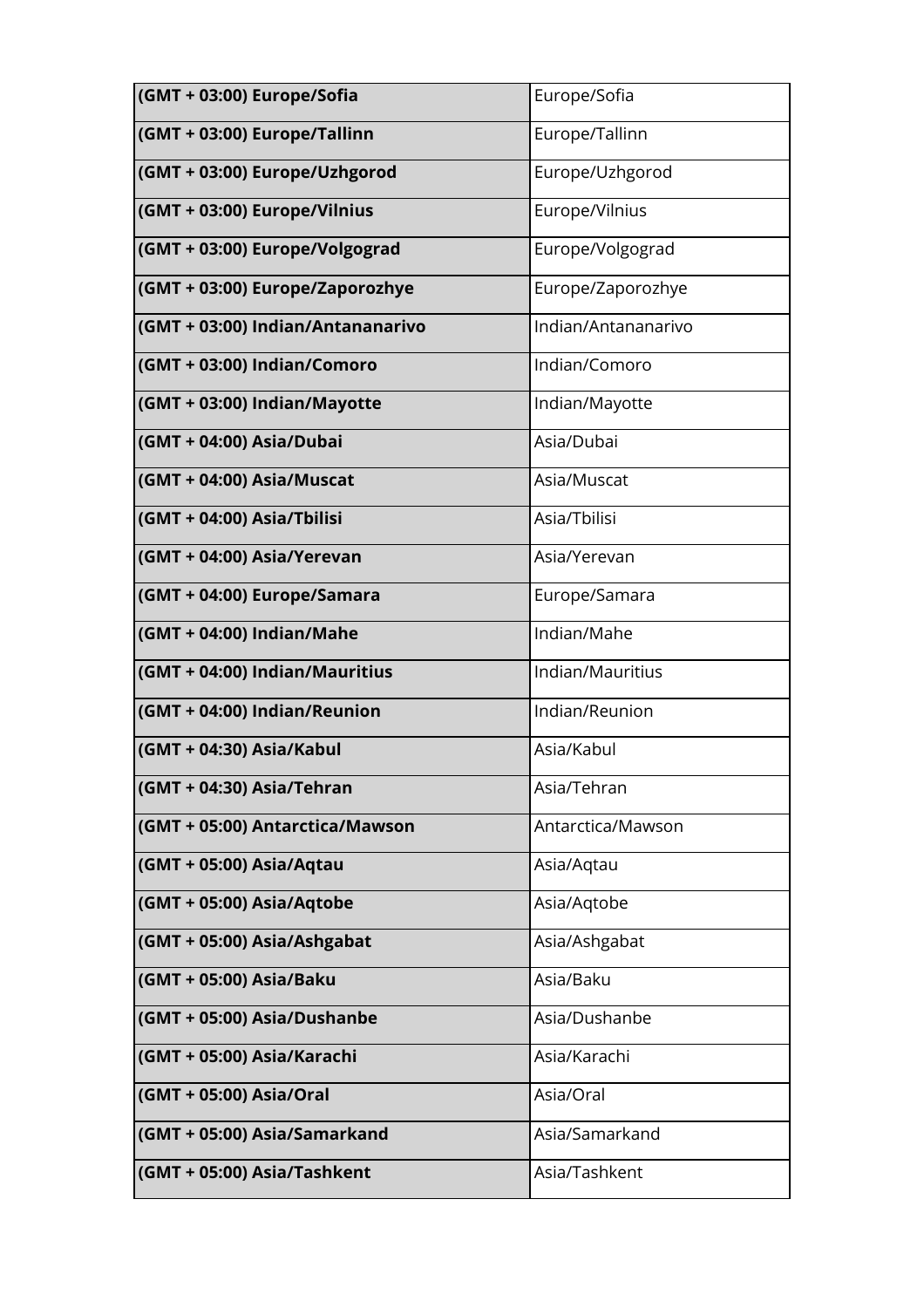| (GMT + 05:00) Asia/Yekaterinburg | Asia/Yekaterinburg |
|----------------------------------|--------------------|
| (GMT + 05:00) Indian/Kerguelen   | Indian/Kerguelen   |
| (GMT + 05:00) Indian/Maldives    | Indian/Maldives    |
| (GMT + 05:30) Asia/Colombo       | Asia/Colombo       |
| (GMT + 05:30) Asia/Kolkata       | Asia/Kolkata       |
| (GMT + 05:45) Asia/Kathmandu     | Asia/Kathmandu     |
| (GMT + 06:00) Antarctica/Vostok  | Antarctica/Vostok  |
| (GMT + 06:00) Asia/Almaty        | Asia/Almaty        |
| (GMT + 06:00) Asia/Bishkek       | Asia/Bishkek       |
| (GMT + 06:00) Asia/Dhaka         | Asia/Dhaka         |
| (GMT + 06:00) Asia/Novosibirsk   | Asia/Novosibirsk   |
| (GMT + 06:00) Asia/Omsk          | Asia/Omsk          |
| (GMT + 06:00) Asia/Qyzylorda     | Asia/Qyzylorda     |
| (GMT + 06:00) Asia/Thimphu       | Asia/Thimphu       |
| (GMT + 06:00) Asia/Urumqi        | Asia/Urumqi        |
| (GMT + 06:00) Indian/Chagos      | Indian/Chagos      |
| (GMT + 06:30) Asia/Rangoon       | Asia/Rangoon       |
| (GMT + 06:30) Indian/Cocos       | Indian/Cocos       |
| (GMT + 07:00) Antarctica/Davis   | Antarctica/Davis   |
| (GMT + 07:00) Asia/Bangkok       | Asia/Bangkok       |
| (GMT + 07:00) Asia/Ho_Chi_Minh   | Asia/Ho_Chi_Minh   |
| (GMT + 07:00) Asia/Jakarta       | Asia/Jakarta       |
| (GMT + 07:00) Asia/Krasnoyarsk   | Asia/Krasnoyarsk   |
| (GMT + 07:00) Asia/Novokuznetsk  | Asia/Novokuznetsk  |
| (GMT + 07:00) Asia/Phnom_Penh    | Asia/Phnom_Penh    |
| (GMT + 07:00) Asia/Pontianak     | Asia/Pontianak     |
| (GMT + 07:00) Asia/Vientiane     | Asia/Vientiane     |
| (GMT + 07:00) Indian/Christmas   | Indian/Christmas   |
| (GMT + 08:00) Antarctica/Casey   | Antarctica/Casey   |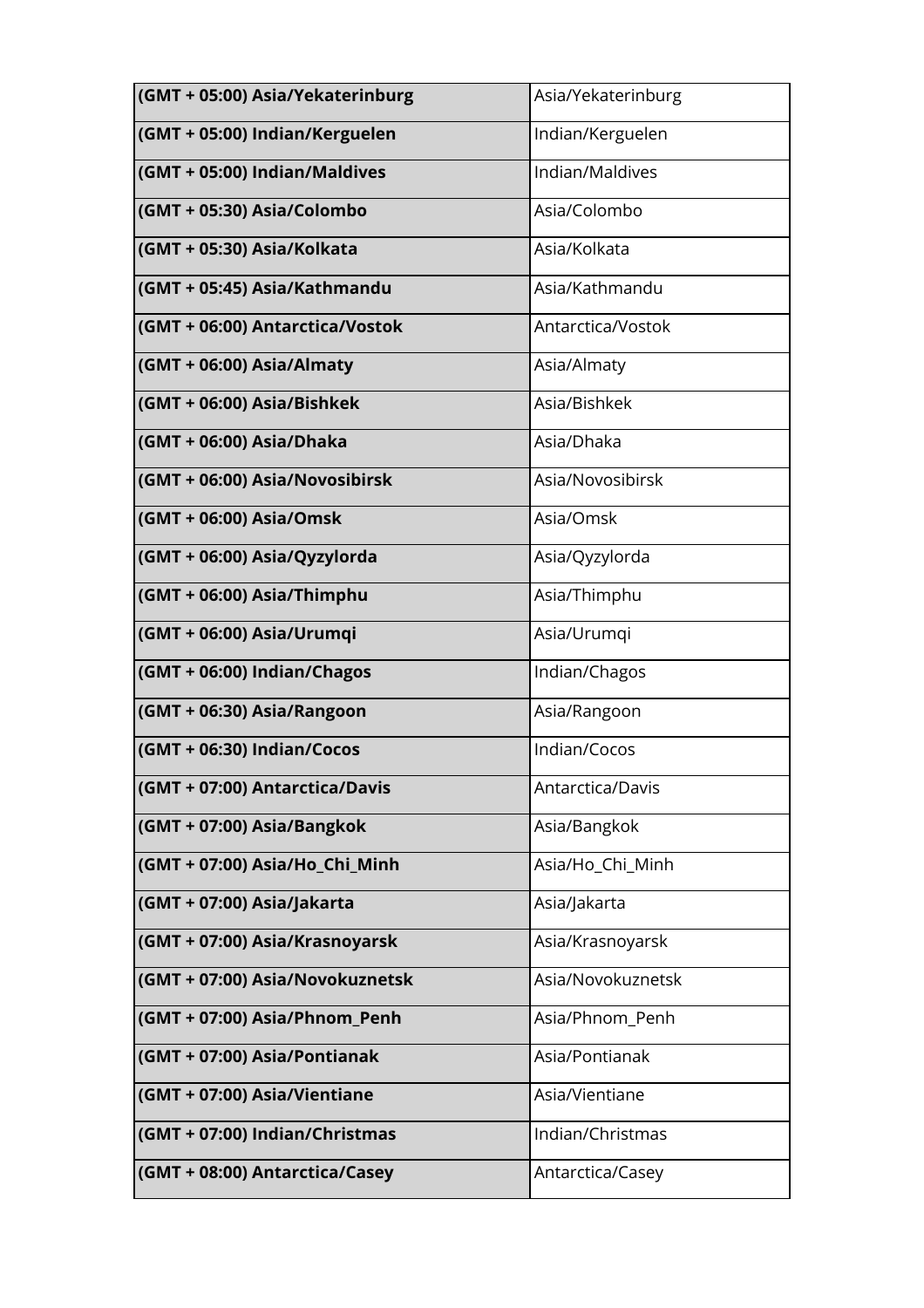| (GMT + 08:00) Asia/Brunei               | Asia/Brunei               |
|-----------------------------------------|---------------------------|
| (GMT + 08:00) Asia/Chita                | Asia/Chita                |
| (GMT + 08:00) Asia/Hong_Kong            | Asia/Hong_Kong            |
| (GMT + 08:00) Asia/Hovd                 | Asia/Hovd                 |
| (GMT + 08:00) Asia/Irkutsk              | Asia/Irkutsk              |
| (GMT + 08:00) Asia/Kuala_Lumpur         | Asia/Kuala_Lumpur         |
| (GMT + 08:00) Asia/Kuching              | Asia/Kuching              |
| (GMT + 08:00) Asia/Macau                | Asia/Macau                |
| (GMT + 08:00) Asia/Makassar             | Asia/Makassar             |
| (GMT + 08:00) Asia/Manila               | Asia/Manila               |
| (GMT + 08:00) Asia/Shanghai             | Asia/Shanghai             |
| (GMT + 08:00) Asia/Singapore            | Asia/Singapore            |
| (GMT + 08:00) Asia/Taipei               | Asia/Taipei               |
| (GMT + 08:00) Australia/Perth           | Australia/Perth           |
| (GMT + 08:30) Asia/Pyongyang            | Asia/Pyongyang            |
| (GMT + 08:45) Australia/Eucla           | Australia/Eucla           |
| (GMT + 09:00) Asia/Choibalsan           | Asia/Choibalsan           |
| (GMT + 09:00) Asia/Dili                 | Asia/Dili                 |
| (GMT + 09:00) Asia/Jayapura             | Asia/Jayapura             |
| (GMT + 09:00) Asia/Khandyga             | Asia/Khandyga             |
| (GMT + 09:00) Asia/Seoul                | Asia/Seoul                |
| (GMT + 09:00) Asia/Tokyo                | Asia/Tokyo                |
| (GMT + 09:00) Asia/Ulaanbaatar          | Asia/Ulaanbaatar          |
| (GMT + 09:00) Asia/Yakutsk              | Asia/Yakutsk              |
| (GMT + 09:00) Pacific/Palau             | Pacific/Palau             |
| (GMT + 09:30) Australia/Adelaide        | Australia/Adelaide        |
| (GMT + 09:30) Australia/Broken_Hill     | Australia/Broken_Hill     |
| (GMT + 09:30) Australia/Darwin          | Australia/Darwin          |
| (GMT + 10:00) Antarctica/DumontDUrville | Antarctica/DumontDUrville |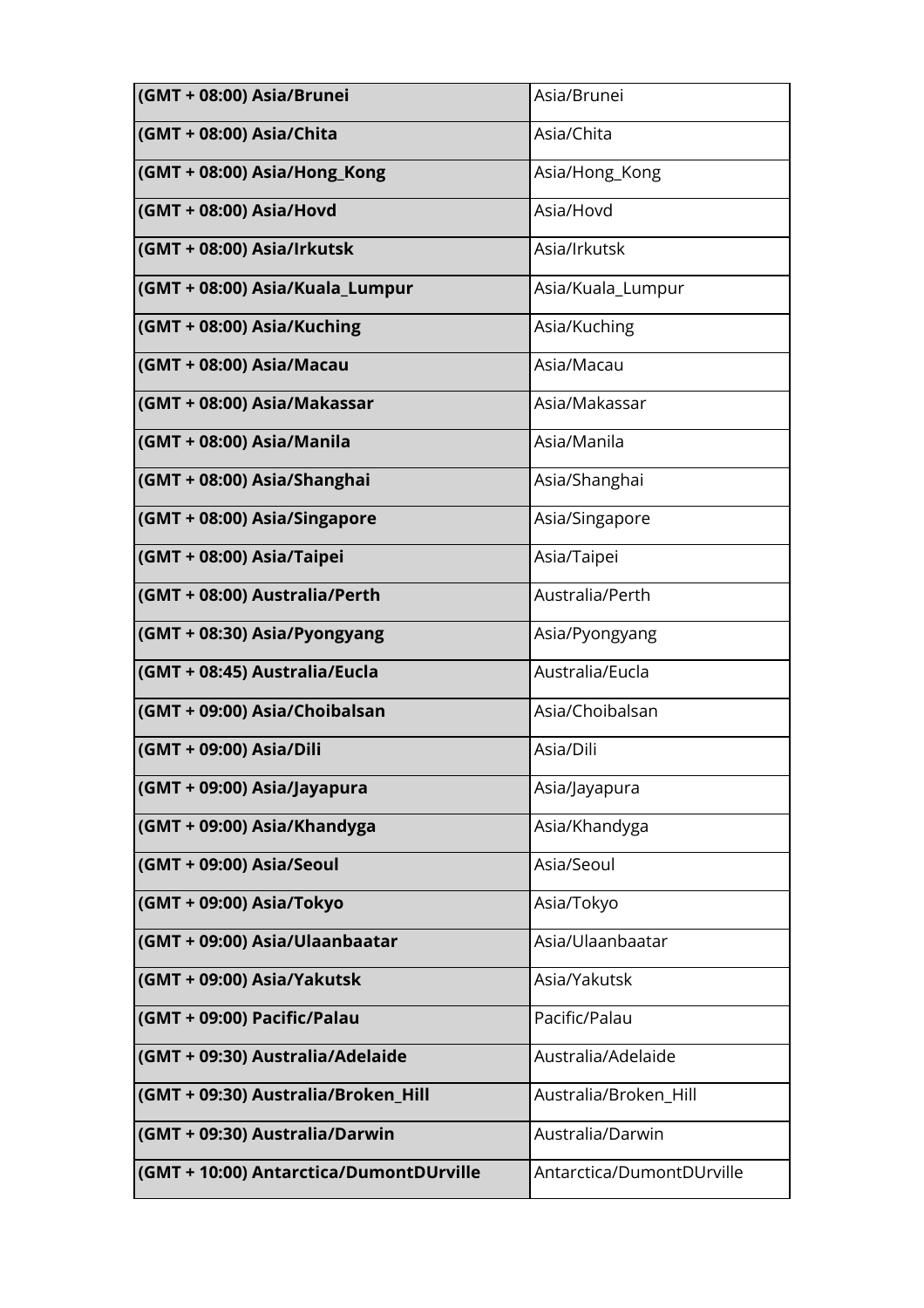| (GMT + 10:00) Asia/Magadan         | Asia/Magadan         |
|------------------------------------|----------------------|
| (GMT + 10:00) Asia/Sakhalin        | Asia/Sakhalin        |
| (GMT + 10:00) Asia/Ust-Nera        | Asia/Ust-Nera        |
| (GMT + 10:00) Asia/Vladivostok     | Asia/Vladivostok     |
| (GMT + 10:00) Australia/Brisbane   | Australia/Brisbane   |
| (GMT + 10:00) Australia/Currie     | Australia/Currie     |
| (GMT + 10:00) Australia/Hobart     | Australia/Hobart     |
| (GMT + 10:00) Australia/Lindeman   | Australia/Lindeman   |
| (GMT + 10:00) Australia/Melbourne  | Australia/Melbourne  |
| (GMT + 10:00) Australia/Sydney     | Australia/Sydney     |
| (GMT + 10:00) Pacific/Chuuk        | Pacific/Chuuk        |
| (GMT + 10:00) Pacific/Guam         | Pacific/Guam         |
| (GMT + 10:00) Pacific/Port_Moresby | Pacific/Port_Moresby |
| (GMT + 10:00) Pacific/Saipan       | Pacific/Saipan       |
| (GMT + 10:30) Australia/Lord_Howe  | Australia/Lord_Howe  |
| (GMT + 11:00) Antarctica/Macquarie | Antarctica/Macquarie |
| (GMT + 11:00) Asia/Srednekolymsk   | Asia/Srednekolymsk   |
| (GMT + 11:00) Pacific/Bougainville | Pacific/Bougainville |
| (GMT + 11:00) Pacific/Efate        | Pacific/Efate        |
| (GMT + 11:00) Pacific/Guadalcanal  | Pacific/Guadalcanal  |
| (GMT + 11:00) Pacific/Kosrae       | Pacific/Kosrae       |
| (GMT + 11:00) Pacific/Norfolk      | Pacific/Norfolk      |
| (GMT + 11:00) Pacific/Noumea       | Pacific/Noumea       |
| (GMT + 11:00) Pacific/Pohnpei      | Pacific/Pohnpei      |
| (GMT + 12:00) Antarctica/McMurdo   | Antarctica/McMurdo   |
| (GMT + 12:00) Asia/Anadyr          | Asia/Anadyr          |
| (GMT + 12:00) Asia/Kamchatka       | Asia/Kamchatka       |
| (GMT + 12:00) Pacific/Auckland     | Pacific/Auckland     |
| (GMT + 12:00) Pacific/Fiji         | Pacific/Fiji         |